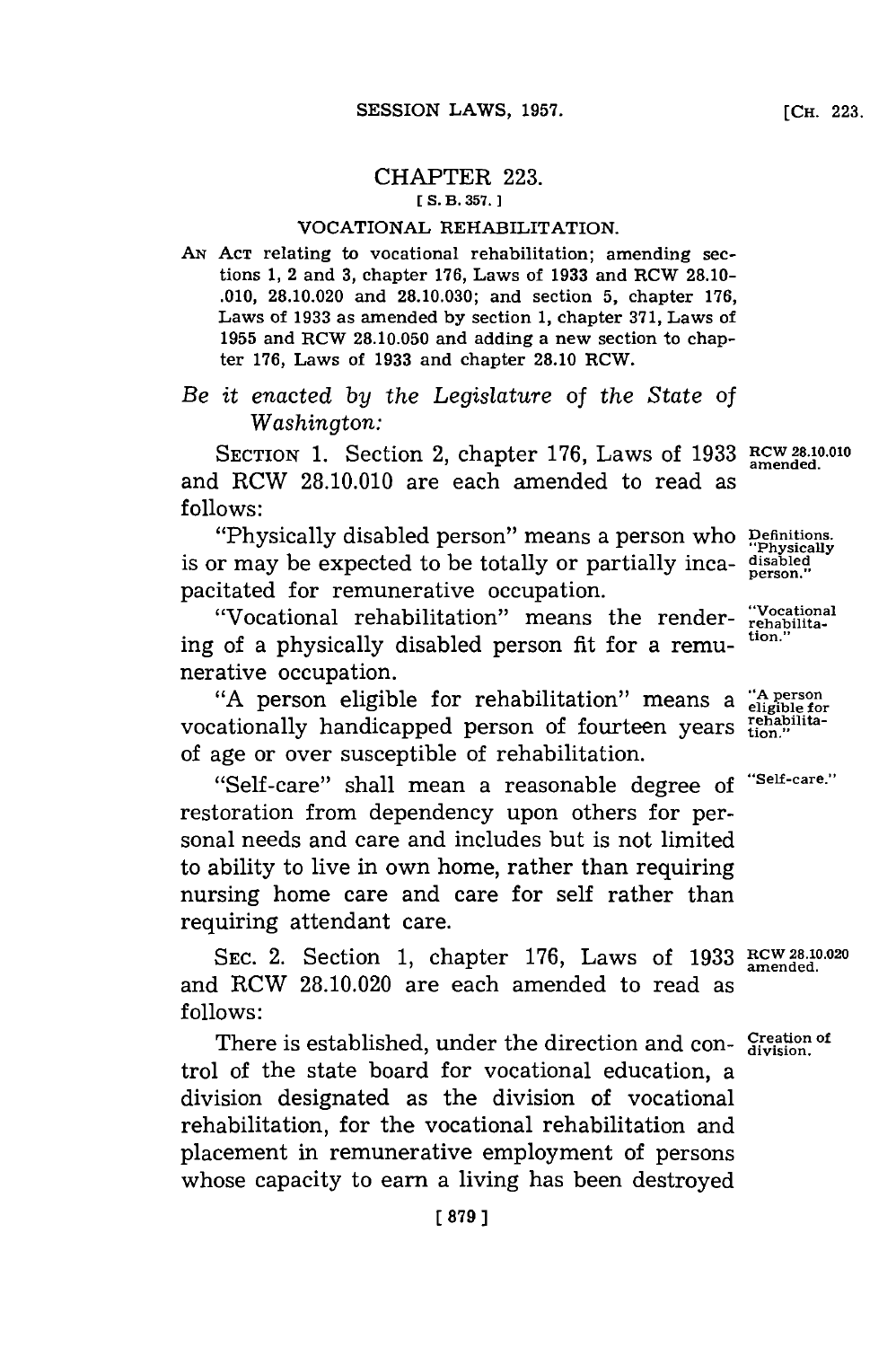or impaired and to render necessary services to enable persons lacking social competence or mobility to attain and maintain self-care and self-support.

**Duties of for vocational**

amended. **SEC. 3.** Section **3,** chapter **176,** Laws of **1933** and RCW **28.10.030** are each amended to read as **follows:**

Vocational re-<br>habilitation **The division of vocational rehabilitation shall:** 

stateboard **(1)** Disburse all funds provided **by** law and funds from private sources unconditionally offered for the rehabilitation of disabled persons;

(2) Appoint and fix the compensation of the necessary personnel;

**(3)** Vocationally rehabilitate, and place in remunerative occupations, eligible persons;

(4) Make necessary rules and regulations;

**(5)** Report annually to the governor on the administration of this chapter.

**1933** and chapter 28.10 RCW a new section to read as

render to persons lacking social competence or mobility necessary services to enable them to obtain and maintain the maximum degree of self-support and self-care. This shall include continuing services including supervisory services to maintain their maximum degree of self-support and self-care.

**New section. SEC.** 4. There is added to chapter **176,** Laws of

Services to **The division of vocational rehabilitation** shall support and<br>self-care.

**f ollows:**

**amended.**

**RCW 28.10.050 SEC. 5.** Section **5,** chapter **176,** Laws of **1933,** as amended **by** section **1,** chapter **371,** Laws of **1955,** and RCW **28.10.050** are each amended to read as **follows:**

The state of Washington does hereby:

Acceptance of (1) Accept the provisions and benefits of the act of congress entitled "An Act to provide for the promotion of vocational rehabilitation of persons disabled in industry or otherwise and their return to civil employment," -approved June 2, **1920,** as